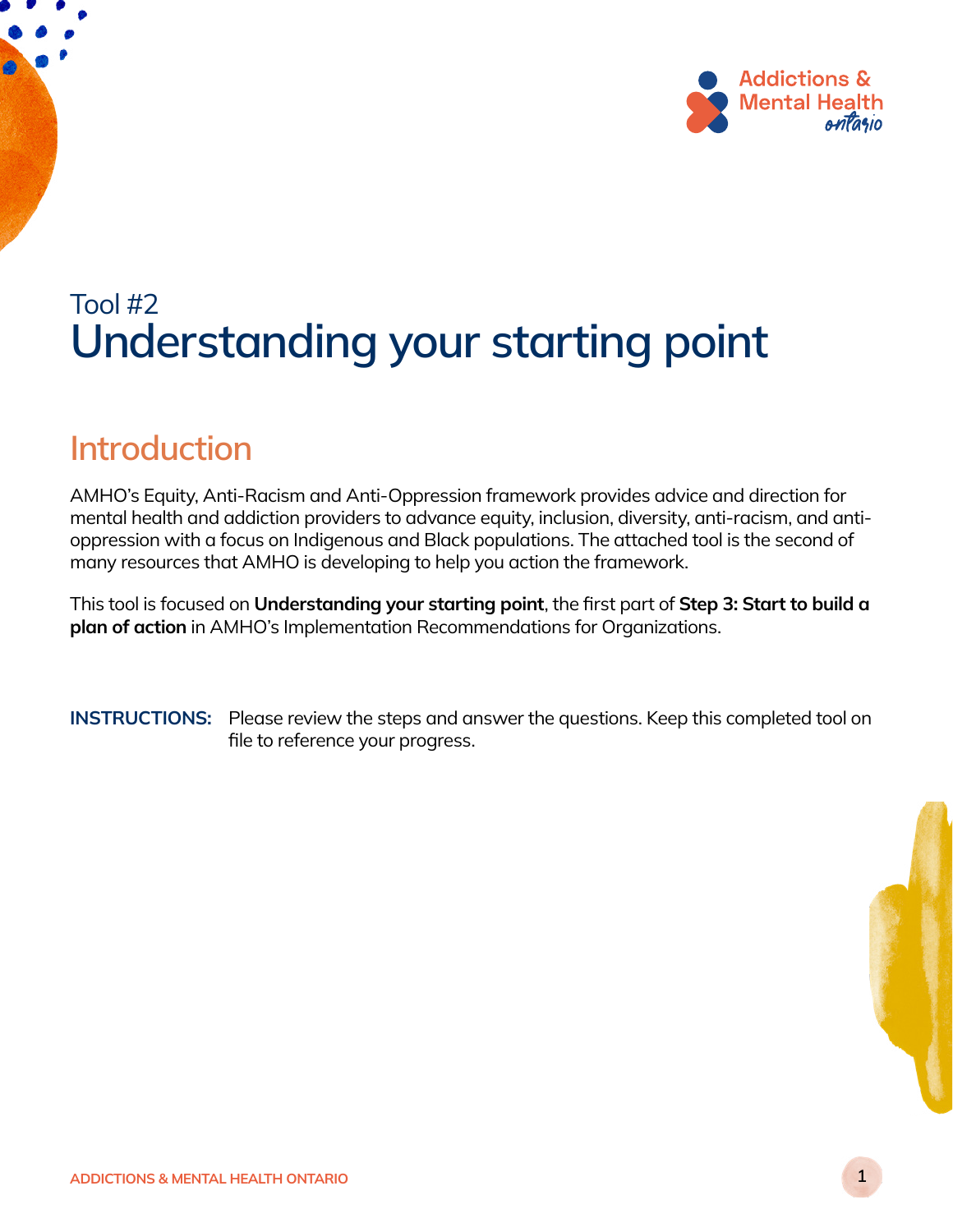# Get Started: Understanding your Starting Point



#### Service Focus

- 1. Access when I need it
- 2. Experience I want
- 3. Outcomes I value
- 4. I feel I belong
- A. What organizational information do we have that can tell us about disparities in access, experience, outcomes and belonging for the people we serve? Identify 1-3 short term opportunities for change that include quick wins.

*e.g., client experience and outcome data, sociodemographic data, complaints, quality improvement data.*

B. What external information do we have access to that can tell us about disparities in access, experience, and outcomes in the communities we work in? List 1-3 challenges or barriers for change. Which barriers do you have control over, and which are outside your influence? *e.g., OHT attributed population data, census data, postal code level data*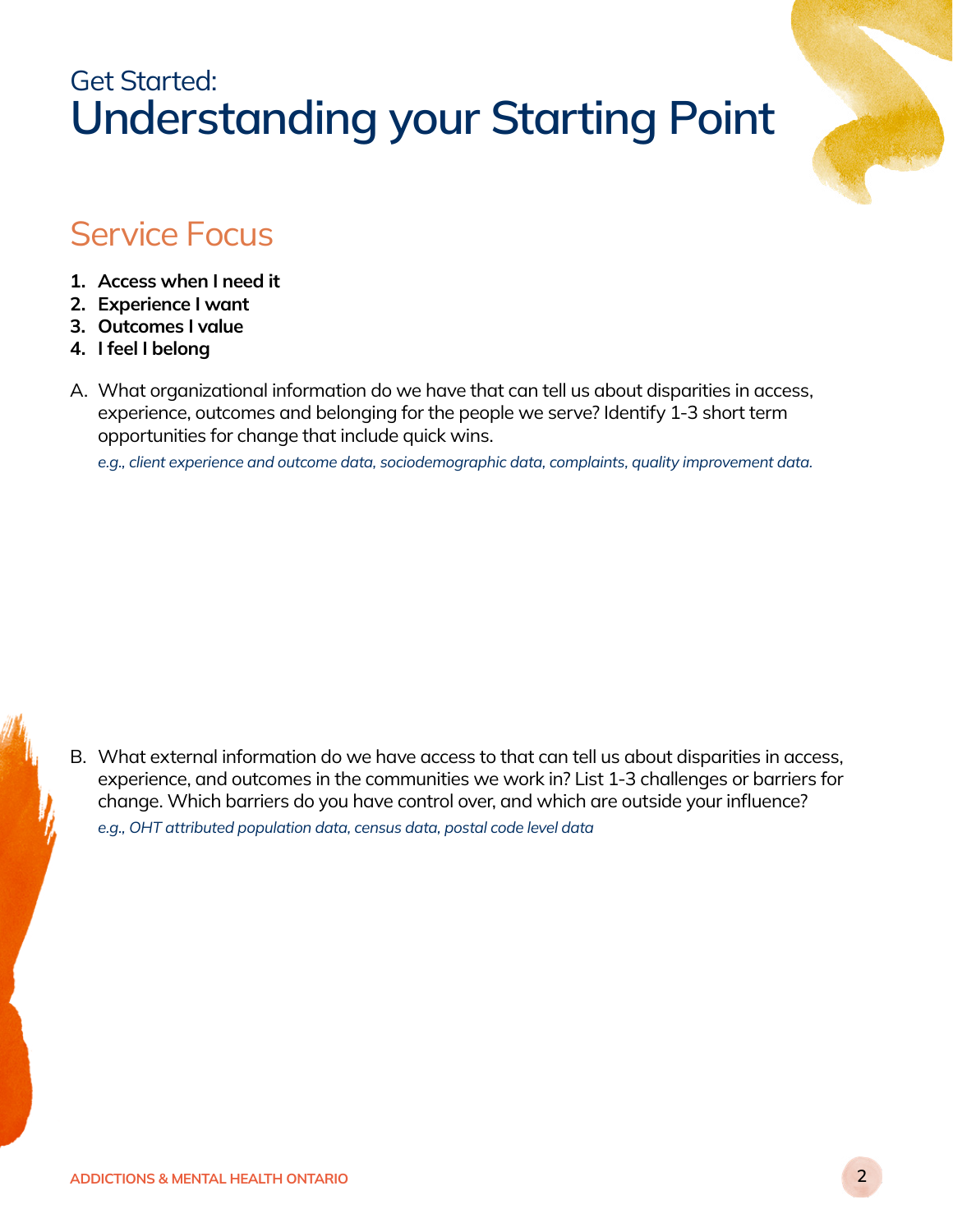C. How can we look at the information we have in new ways to better understand our current state in relation to the Service Focus components in the framework?

*e.g., postal code data in lieu of sociodemographic data, reviewing non-compliance of medical advice to determine if experience of racism or systemic oppression are the root cause*

D. How can we better use information we have to plan and deliver services focused on addressing disparities for the populations that experience the worst disparities in access, experience, outcomes and belonging?

e.g., use information to plan for reducing disparities in wait lists, intake processes, or to design specific and *targeted interventions*

E. Do we deliver any programs or services directly targeted to populations that experience barriers due to racism and discrimination?

*If yes, what can we learn from those programs that could be applied in other areas of our organization? If not, what has prevented us from delivering targeted programs or services?*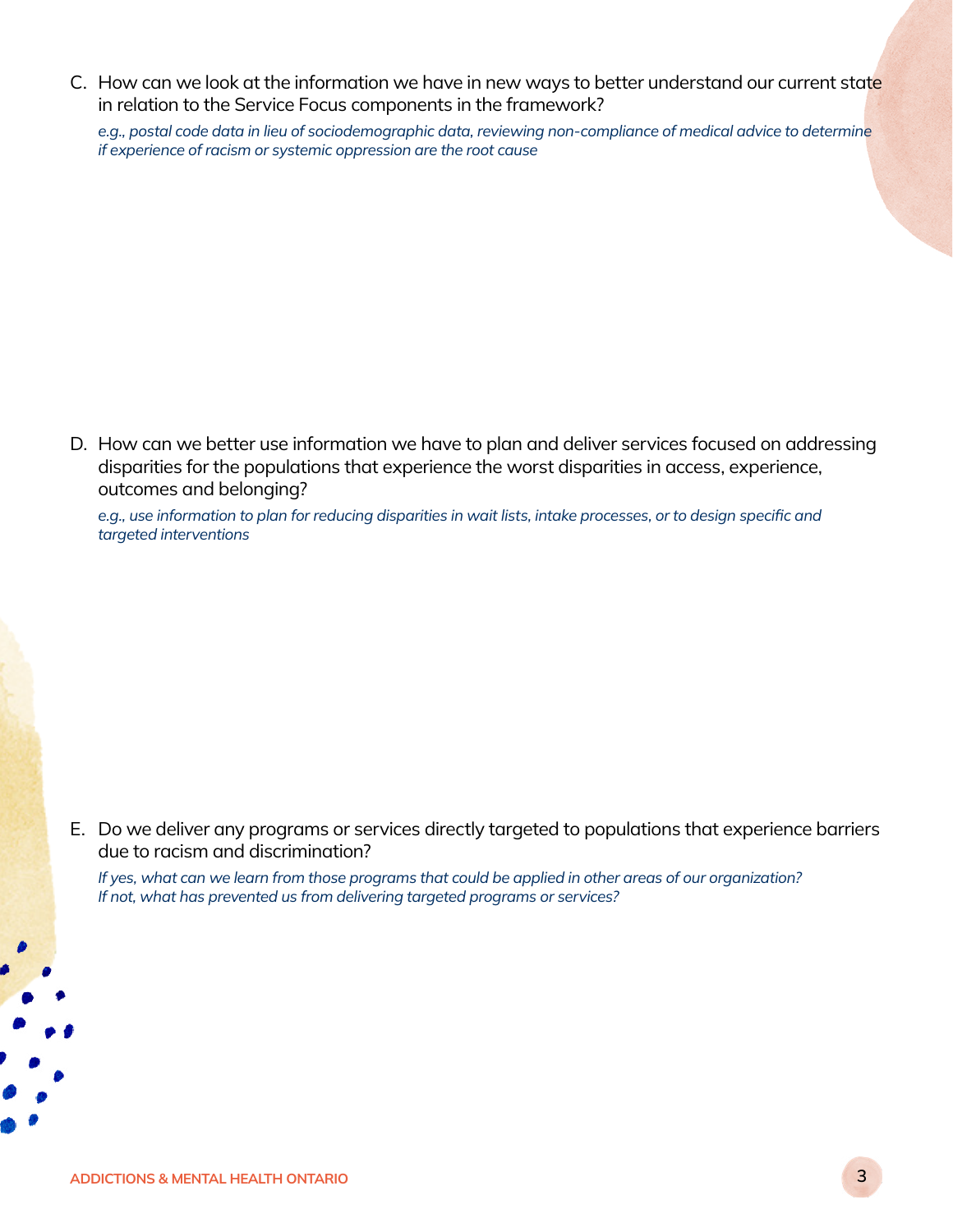### Organization Focus

- 1. Nurturing our culture
- 2. Supporting our people
- 3. Improving services
- 4. Working Together
- A. What information do we have that can tell us about the culture in our organization including:
	- i. The sociodemographic profile of the organization at all levels of the organization including leadership and the board of directors
	- ii. Disparities in opportunities for leadership and growth
	- iii. Staff experiences of racism and discrimination
	- iv. Staff experiences of belonging or exclusion
	- *e.g., staff engagement surveys, complaints, exit interviews*

B. Do our internal policies have specific and targeted approaches to identify and address systemic bias and inequities?

e.g., a process to identify disparities in advancement opportunities based on race, gender, etc., or a separate and *specific process for advancement and mentorship for Black and Indigenous staff*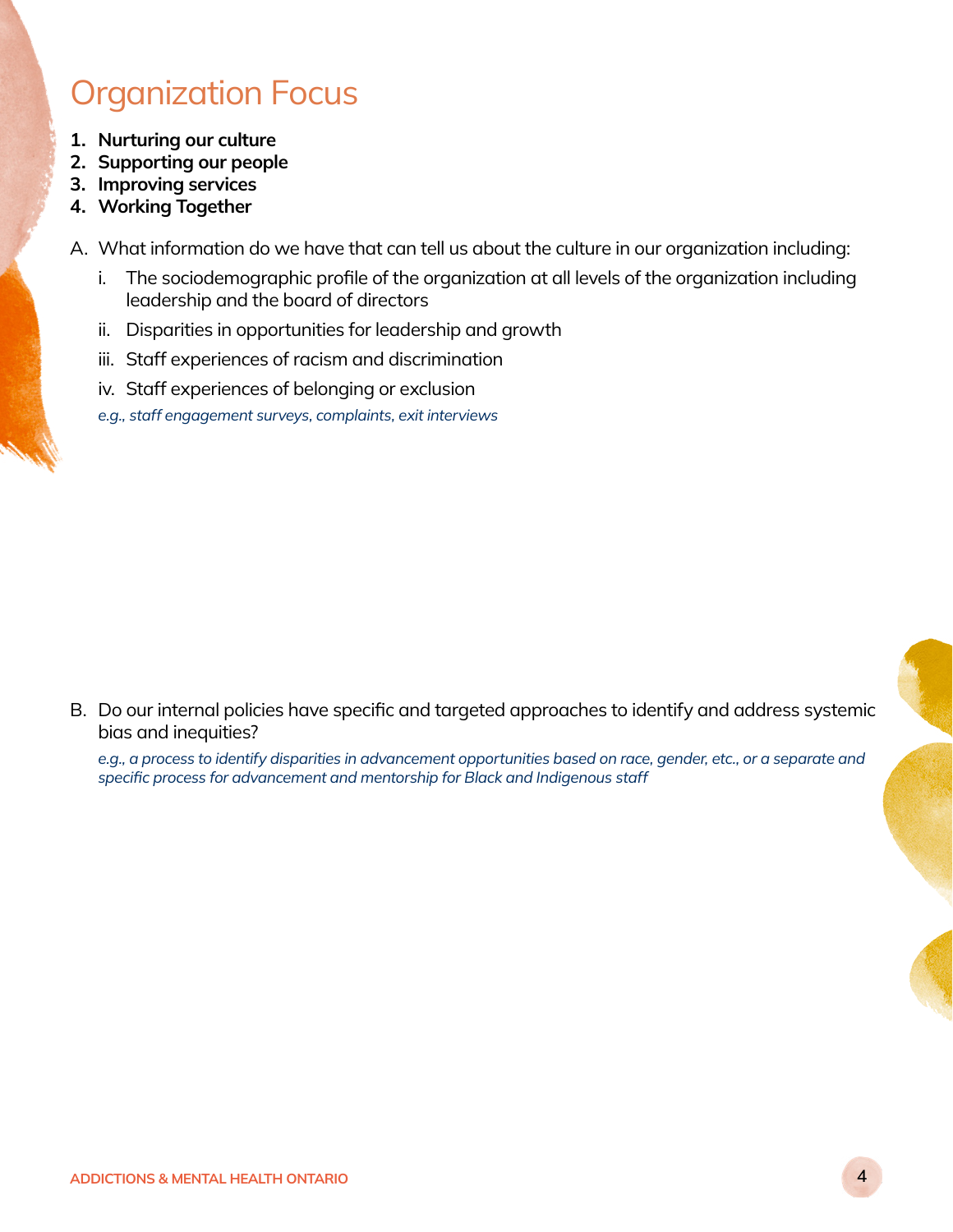C. What specific and targeted supports do we have in place for staff members who experience racism and/or discrimination in the workplace? Outside the workplace?

*e.g., separate and specific process for discrimination complaints, employee resource groups*

D. Does planning related to service design, implementation and evaluation include a wide diversity of staff, including representation from populations that experience systemic barriers?

E. Who do we partner and collaborate with most often? What are the gaps? *e.g., partnering with organizations to help better serve populations experiencing systemic racism*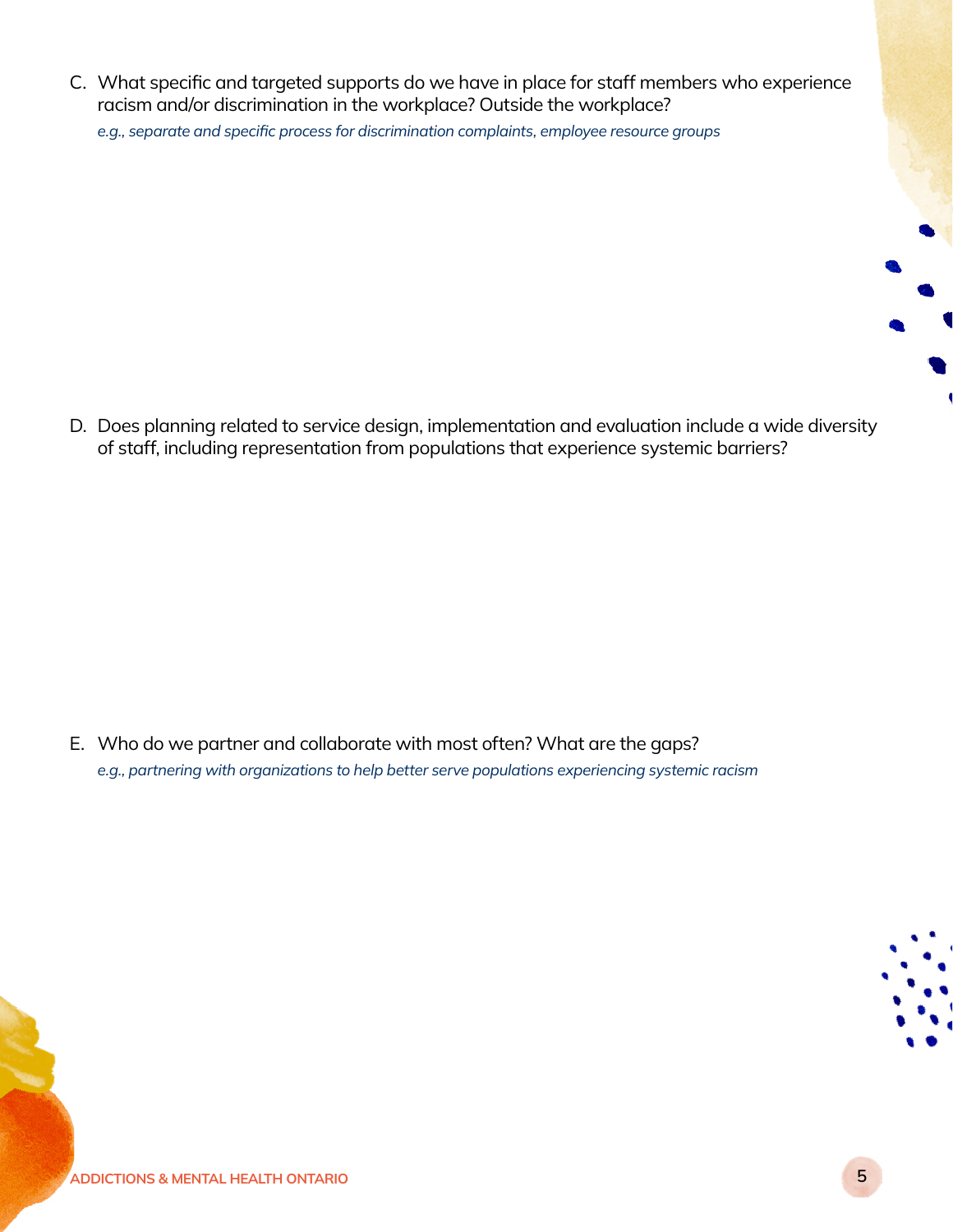F. Who amongst our most common partners prioritize equity, anti-racism and anti-oppression in their work and how can we work together better?

G. Is equity, anti-racism, anti-oppression, diversity, and inclusion embedded in your strategic plan and governance? Are principles of equity, anti-racism and anti-oppression embedded in your organization's mission, vision, and values?

*If not, how will you embed these principles in your organization's culture and values?*